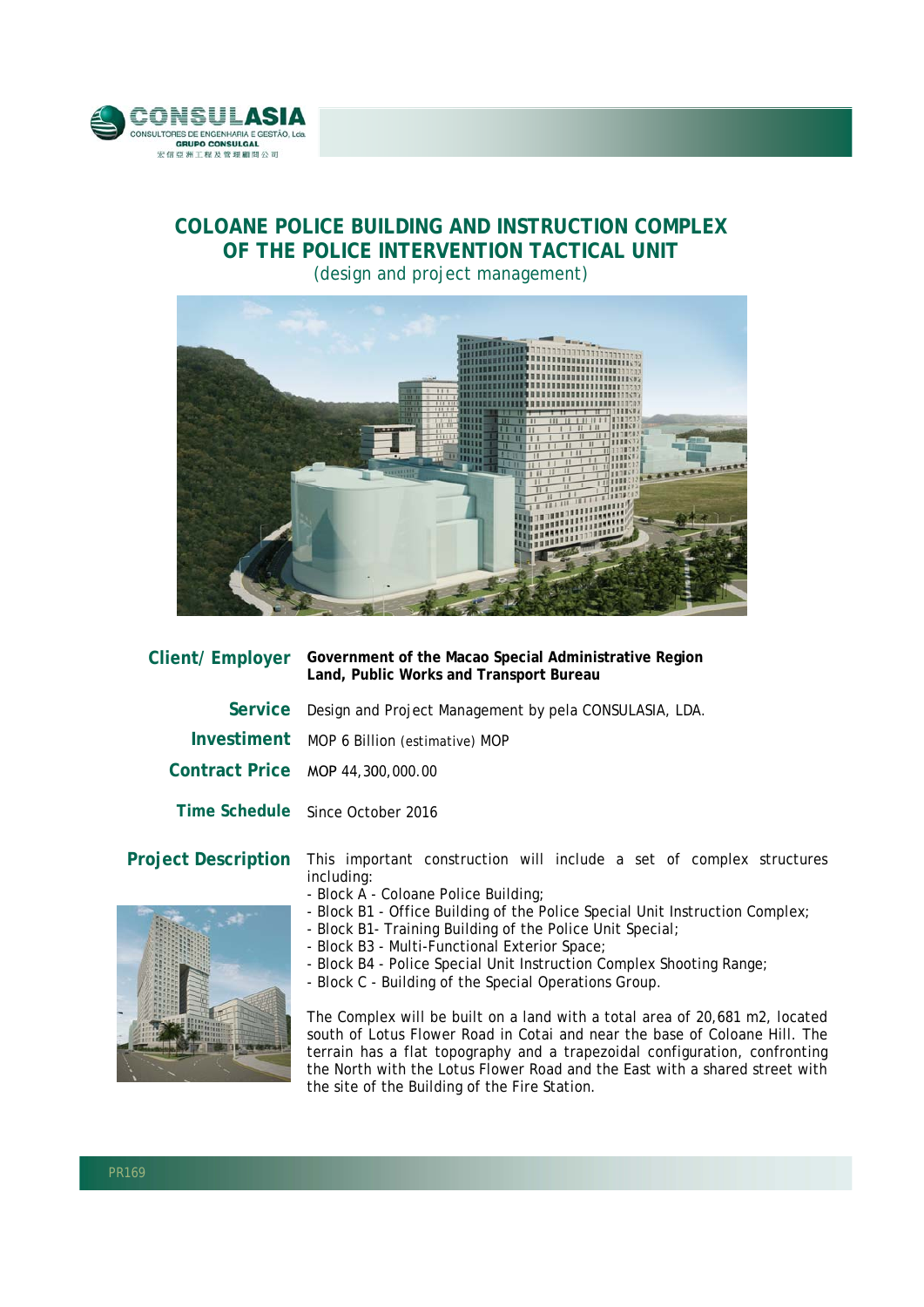

## **COLOANE POLICE BUILDING AND INSTRUCTION COMPLEX OF THE POLICE INTERVENTION TACTICAL UNIT**  (design and project management)



The gross building area will have 190.000 square metres. The various blocks share two floors of parking with capacity for 488 light vehicles.

B6 - Tactical Building 7 floors B7 - Explosives Warehouse

Block A and B1 constitute a single building with two floors of basement and about 19 floors above ground. The two blocks formally join at the top and bottom, and the connection at the base takes place through a common podium with four floors in height. Between the blocks there is a spacing of 10 metres that allows the ventilation and natural lighting of the building.

Block B2, Training Building, will have a pool with 10 meters of depth and planks of jumps in the 4th floor and multipurpose space with playgrounds in the 5th and last floor.

l